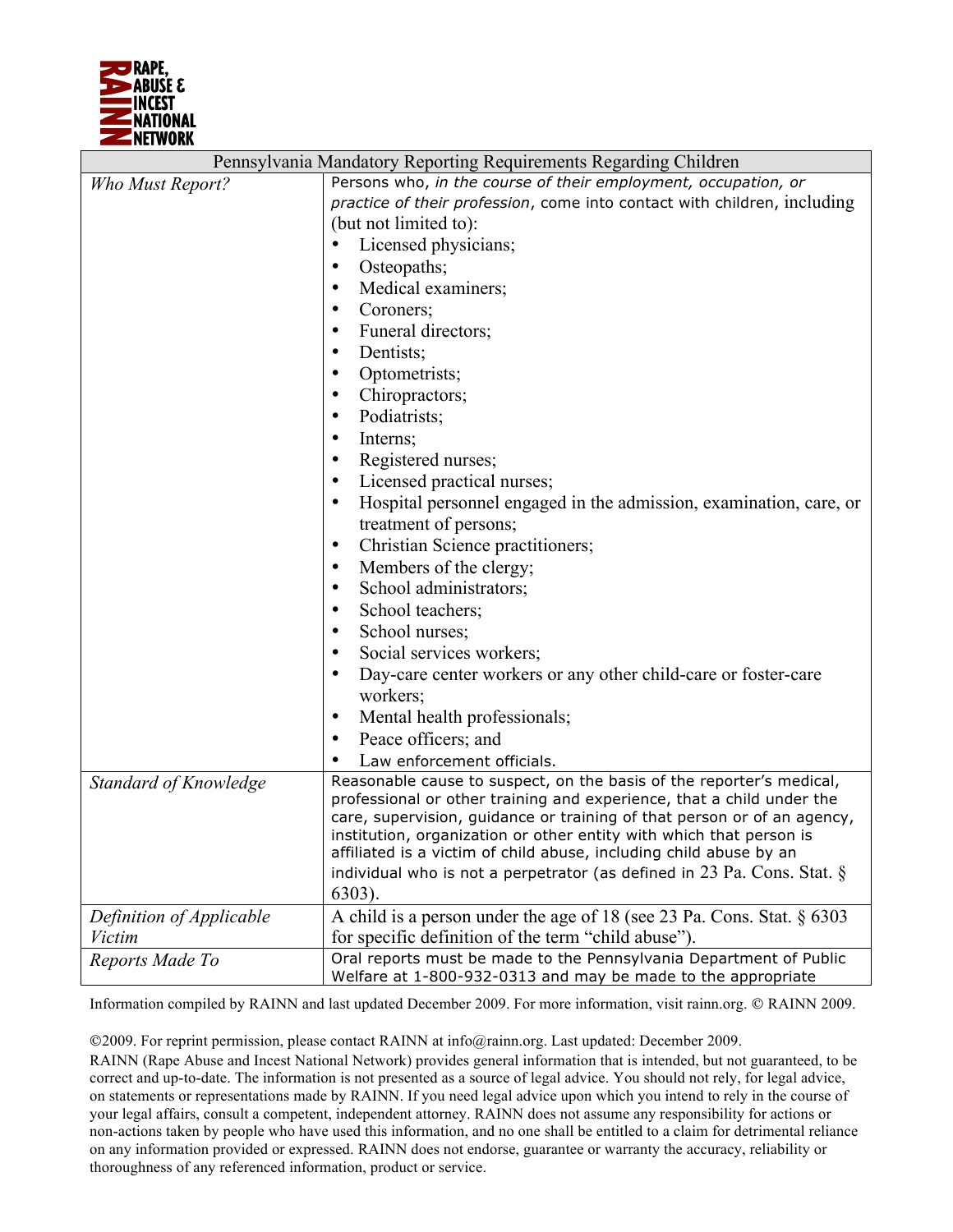

|                         | Pennsylvania Mandatory Reporting Requirements Regarding Children                       |  |  |
|-------------------------|----------------------------------------------------------------------------------------|--|--|
|                         | county agency. Written reports must be made to the appropriate                         |  |  |
|                         | county agency in a manner and on forms the Department prescribes                       |  |  |
|                         | by regulation (see attached forms).                                                    |  |  |
| Contents of Report      | Written report must include the following, if available:                               |  |  |
|                         | The names and addresses of the child and the parents or other                          |  |  |
|                         | person responsible for the care of the child (if known);                               |  |  |
|                         | Where the suspected abuse occurred, the age and sex of the<br>$\bullet$                |  |  |
|                         | subjects of the report, the nature and extent of the suspected child                   |  |  |
|                         | abuse (including any evidence of prior abuse to the child or                           |  |  |
|                         | siblings of the child);                                                                |  |  |
|                         | The name and relationship of the person or persons responsible for<br>$\bullet$        |  |  |
|                         | causing the suspected abuse (if known) and any evidence of prior                       |  |  |
|                         | abuse by that person or persons;                                                       |  |  |
|                         | Family composition;<br>$\bullet$                                                       |  |  |
|                         | The source of the report;<br>$\bullet$                                                 |  |  |
|                         | The person making the report and where that person can be<br>$\bullet$                 |  |  |
|                         | reached;                                                                               |  |  |
|                         | The actions taken by the reporting source (including the taking of<br>$\bullet$        |  |  |
|                         | photographs and X-rays, removal or keeping of the child, or                            |  |  |
|                         | notifying the medical examiner or coroner); and                                        |  |  |
|                         | Any other information which the department may require by<br>$\bullet$                 |  |  |
|                         | regulation.                                                                            |  |  |
| Timing/Other Procedures | Reports must be made immediately by telephone, followed by a                           |  |  |
|                         | written report within 48 hours of the oral report.                                     |  |  |
| Other                   | Except with respect to protected confidential communications<br>$\bullet$              |  |  |
|                         | made to an ordained member of the clergy or an attorney, the                           |  |  |
|                         | privileged communication between any professional person                               |  |  |
|                         | required to report and the patient or client of that person shall not                  |  |  |
|                         | apply to situations involving child abuse and shall not constitute                     |  |  |
|                         | grounds for failure to report.                                                         |  |  |
|                         | Sexual assault counselors have a duty to report allegations of child                   |  |  |
|                         | abuse to police (Commonwealth v. Askew, 666 A.2d 1062, 1065<br>(Pa. Super. Ct. 1995)). |  |  |
|                         | In addition to the above report, a "person or official required to                     |  |  |
|                         | report cases of suspected child abuse, including employees of a                        |  |  |
|                         | county agency, who has reasonable cause to suspect that a child                        |  |  |
|                         | died as a result of child abuse shall report that suspicion to the                     |  |  |
|                         | appropriate coroner."                                                                  |  |  |
|                         | Whenever a person is required to report abuse in their capacity as a<br>$\bullet$      |  |  |
|                         | member of the staff of a medical or other public or private                            |  |  |

Information compiled by RAINN and last updated December 2009. For more information, visit rainn.org. © RAINN 2009.

2009. For reprint permission, please contact RAINN at info@rainn.org. Last updated: December 2009.

RAINN (Rape Abuse and Incest National Network) provides general information that is intended, but not guaranteed, to be correct and up-to-date. The information is not presented as a source of legal advice. You should not rely, for legal advice, on statements or representations made by RAINN. If you need legal advice upon which you intend to rely in the course of your legal affairs, consult a competent, independent attorney. RAINN does not assume any responsibility for actions or non-actions taken by people who have used this information, and no one shall be entitled to a claim for detrimental reliance on any information provided or expressed. RAINN does not endorse, guarantee or warranty the accuracy, reliability or thoroughness of any referenced information, product or service.